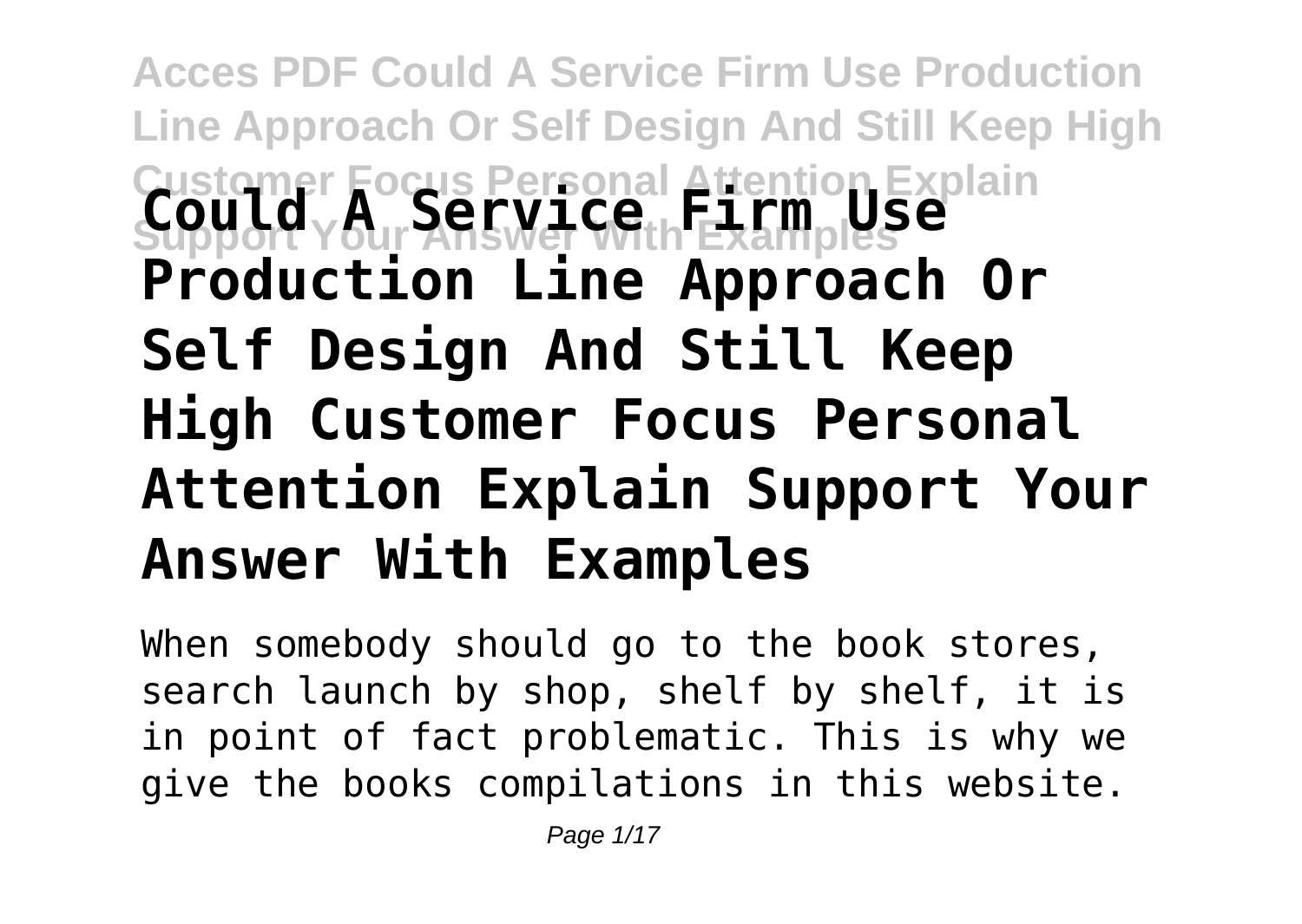**Acces PDF Could A Service Firm Use Production Line Approach Or Self Design And Still Keep High Customer Focus Personal Attention Explain** It will entirely ease you to see guide **could Support Your Answer With Examples a service firm use production line approach or self design and still keep high customer focus personal attention explain support your answer with examples** as you such as.

By searching the title, publisher, or authors of guide you in reality want, you can discover them rapidly. In the house, workplace, or perhaps in your method can be all best area within net connections. If you goal to download and install the could a service firm use production line approach or self design and still keep high customer Page 2/17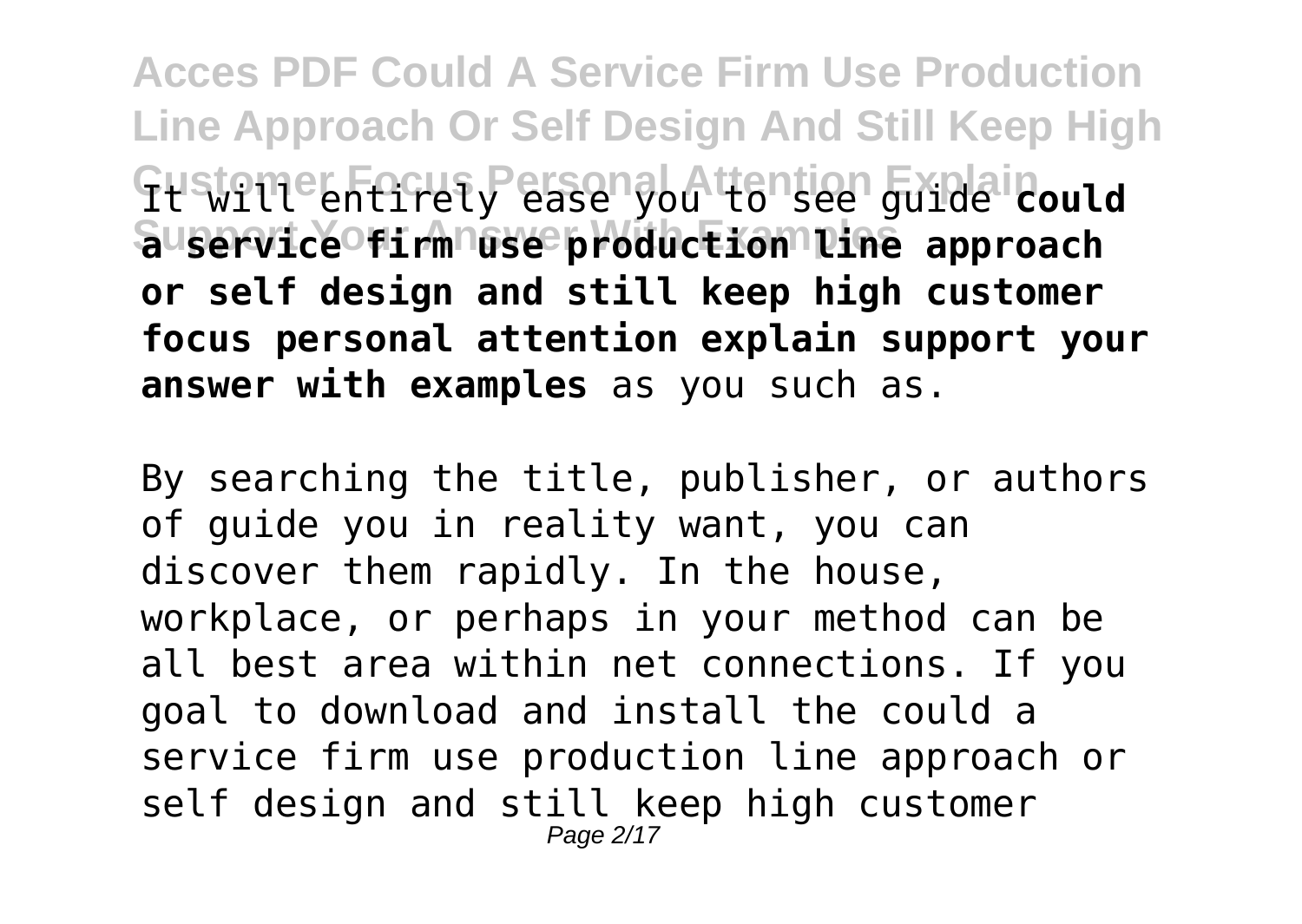**Acces PDF Could A Service Firm Use Production Line Approach Or Self Design And Still Keep High** Fustemer Fonal<sup>s</sup> attention Attention Explain your answer with rexamples, With Esavery simple then, since currently we extend the partner to purchase and make bargains to download and install could a service firm use production line approach or self design and still keep high customer focus personal attention explain support your answer with examples appropriately simple!

Ebook Bike is another great option for you to download free eBooks online. It features a large collection of novels and audiobooks for Page 3/17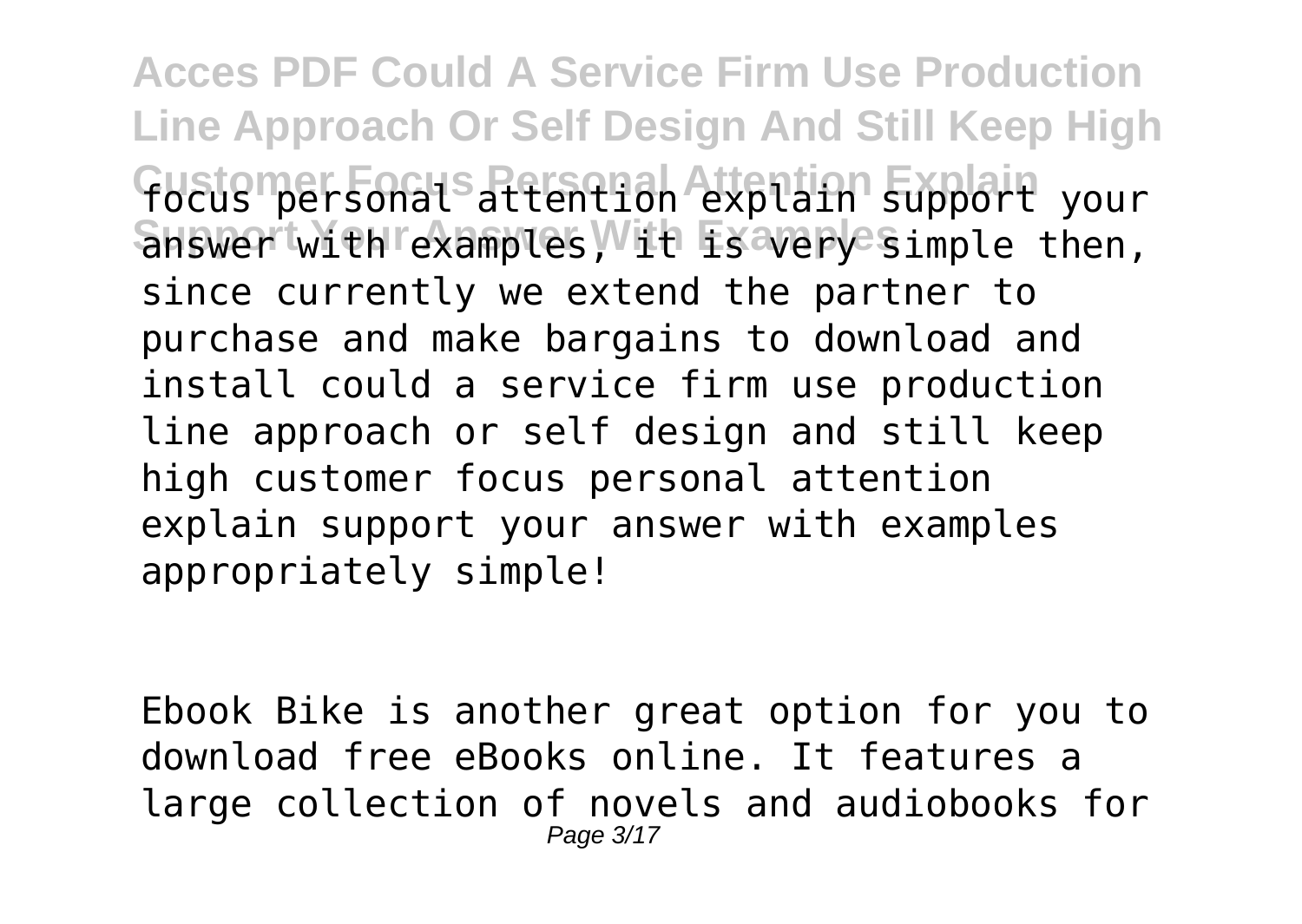**Acces PDF Could A Service Firm Use Production Line Approach Or Self Design And Still Keep High Customer Focus Personal Attention Explain** you to read. While you can search books, **Browse through the collection and even upload** new creations, you can also share them on the social networking platforms.

### **Top 10 Reasons to Outsource - Flatworld Solutions**

Outsourced work could include everything from janitorial duties to IT help to customer service. In some cases, employees may not lose their jobs. The outsourcing could involve the transfer of employees from the original company's payroll to an outsourcing Page 4/17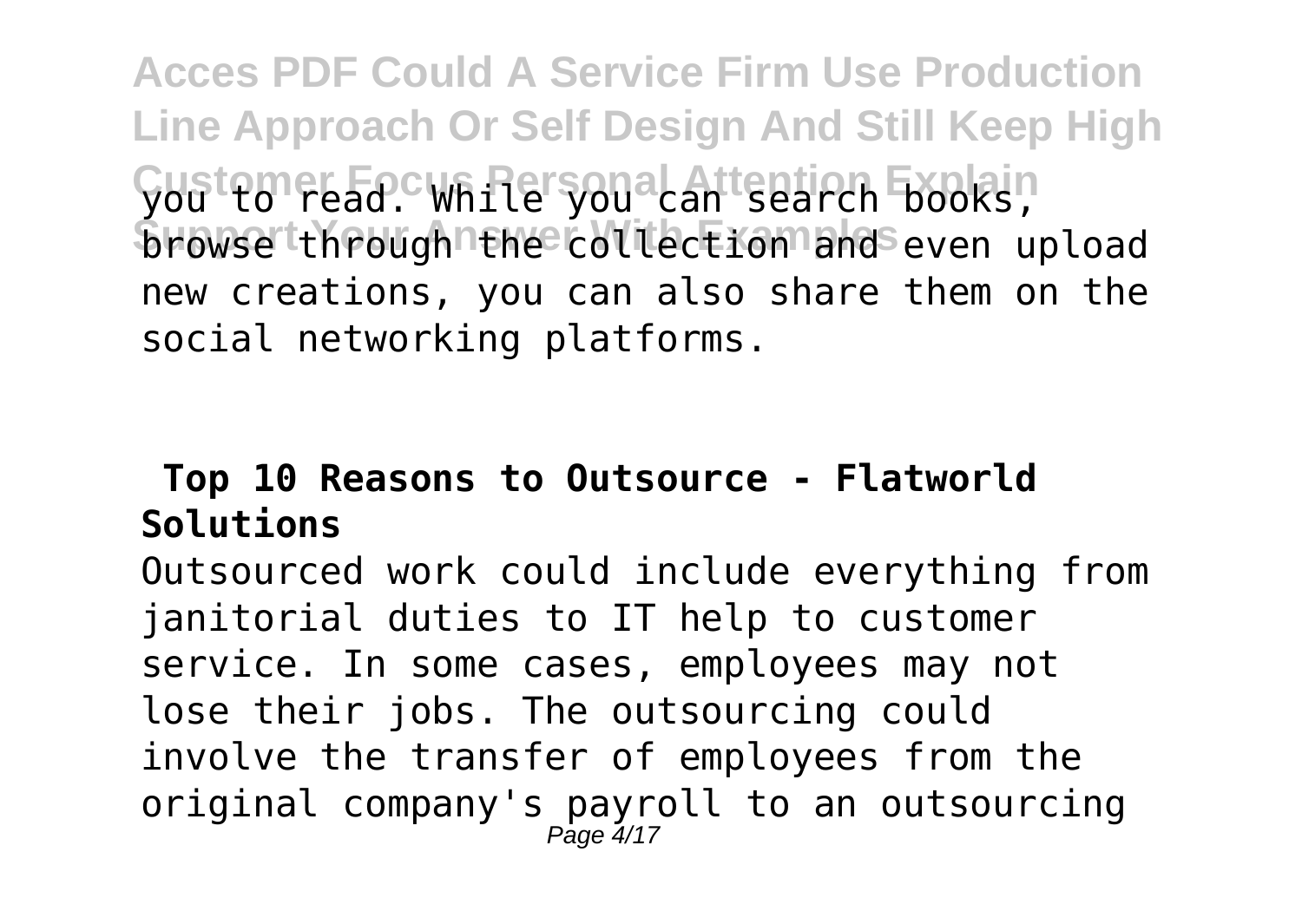**Acces PDF Could A Service Firm Use Production Line Approach Or Self Design And Still Keep High** Custame that will handle payrold Explain **benefits, and other issues for those** employees.

**Windows Installer service could not be accessed - Office ...** Activity based costing requires that a product or service be tracked by some sort of "activity". For example, the purchase of cable services have a number of different costs attched.

**Council Post: Seven Reasons Mid-Size Service Firms Should ...**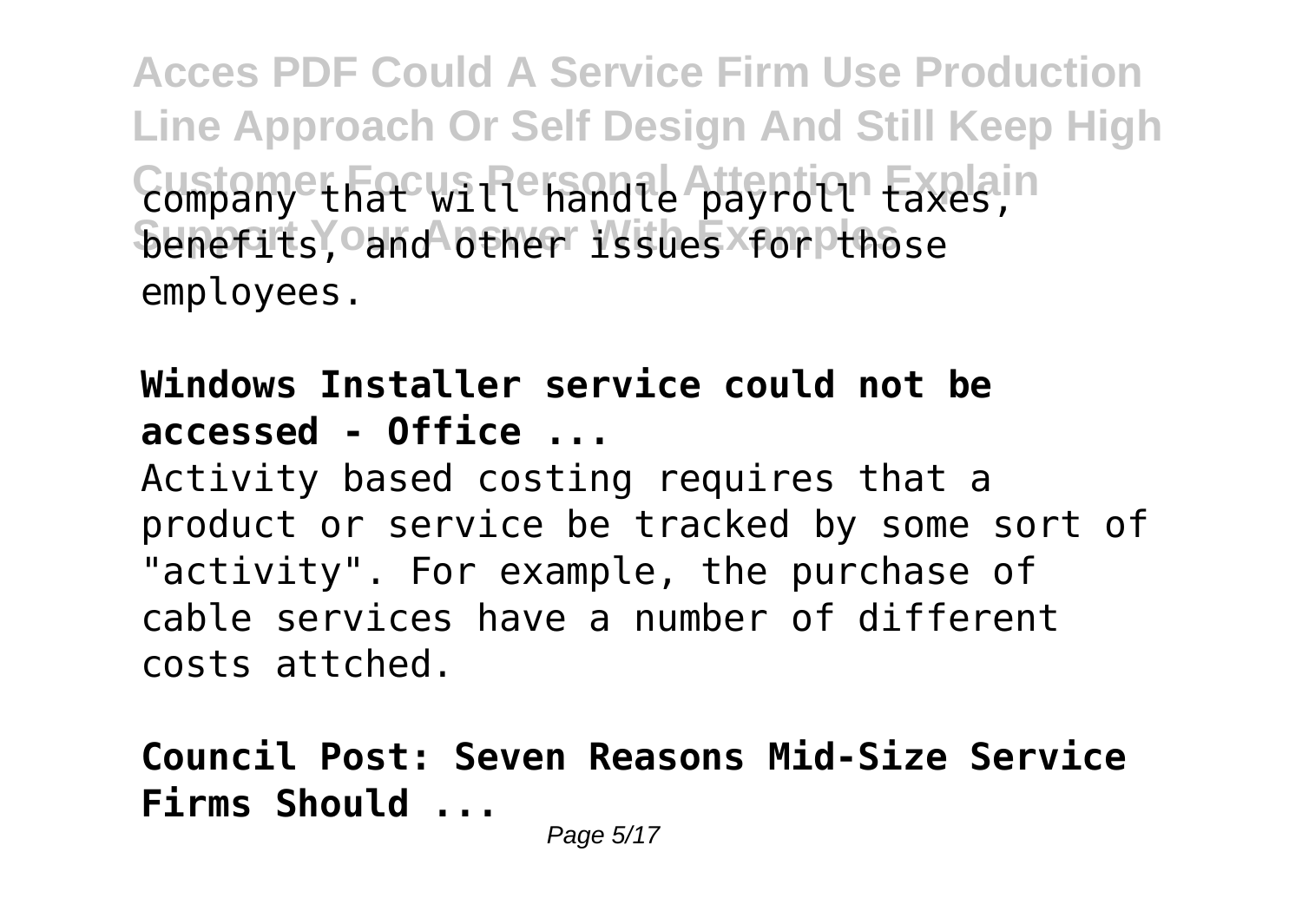**Acces PDF Could A Service Firm Use Production Line Approach Or Self Design And Still Keep High Customer Focus Personal Attention Explain** Top 10 Reasons to Outsource. Outsourcing is **Support Your Answer With Examples** the process of delegating a company's business process to third parties or external agencies, leveraging benefits ranging from low cost labor, improved quality to product and service innovation.

## **Complete Guide to Law Firm Client Service 2020 | Lawyerist**

A marketing plan is a written document that details the necessary actions to achieve one or more marketing objectives. It can be for a product or Service (economics)|service, a brand, or a product line. Marketing plans Page 6/17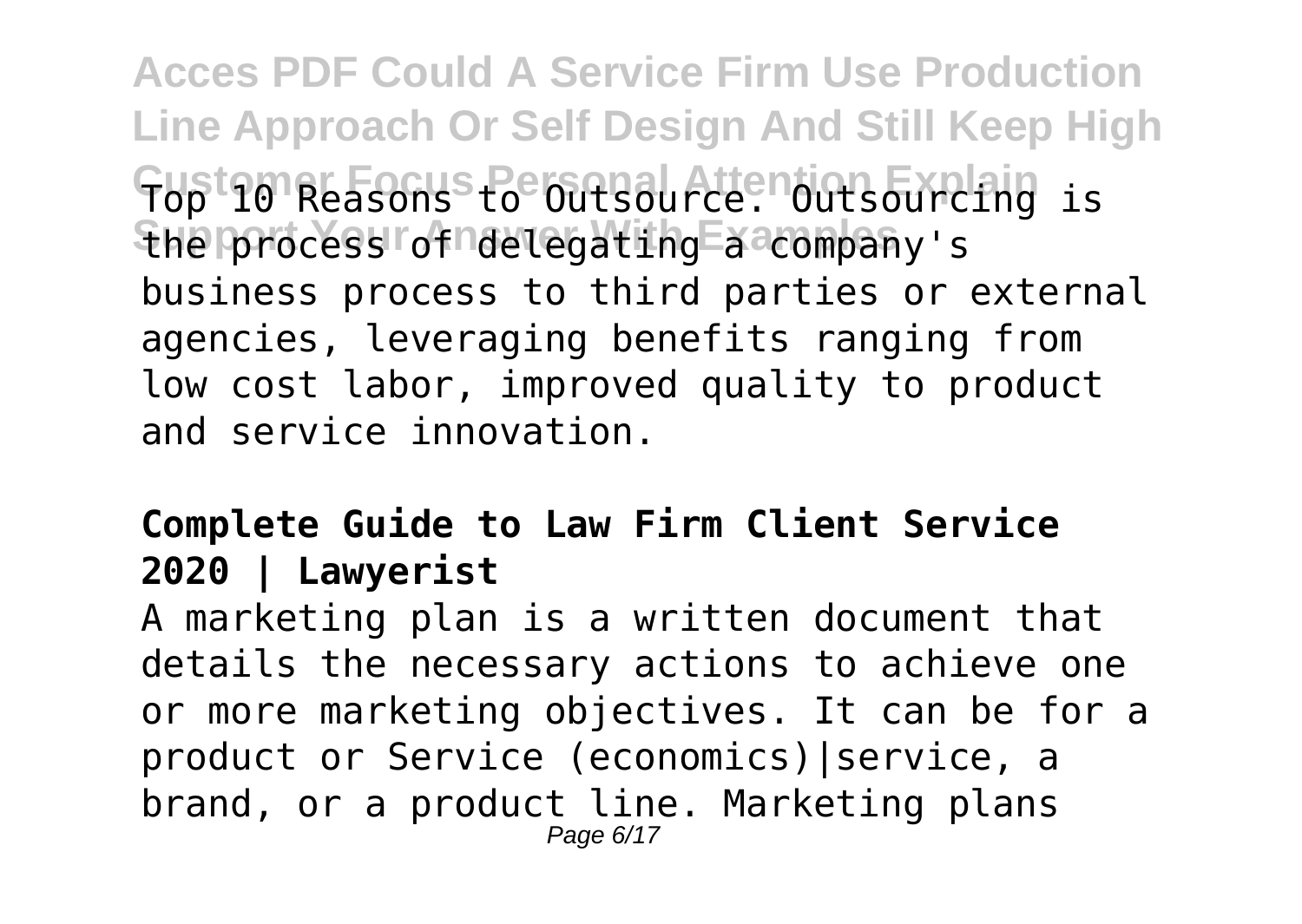**Acces PDF Could A Service Firm Use Production Line Approach Or Self Design And Still Keep High** Custombetween one and five years. Ex marketing  $\delta$ lan may be part of an toverall pusiness plan.

**L11. Monopoly Flashcards | Quizlet** The feast-or-famine cycle is consistently a challenge for many mid-size service firms with 15-150 staff members and several million in revenue. I have frequently encountered this problem with ...

**Solved: Could a service firm use a productionline ...**

Could a service firm use a production-line approach or self-service. design and still Page 7/17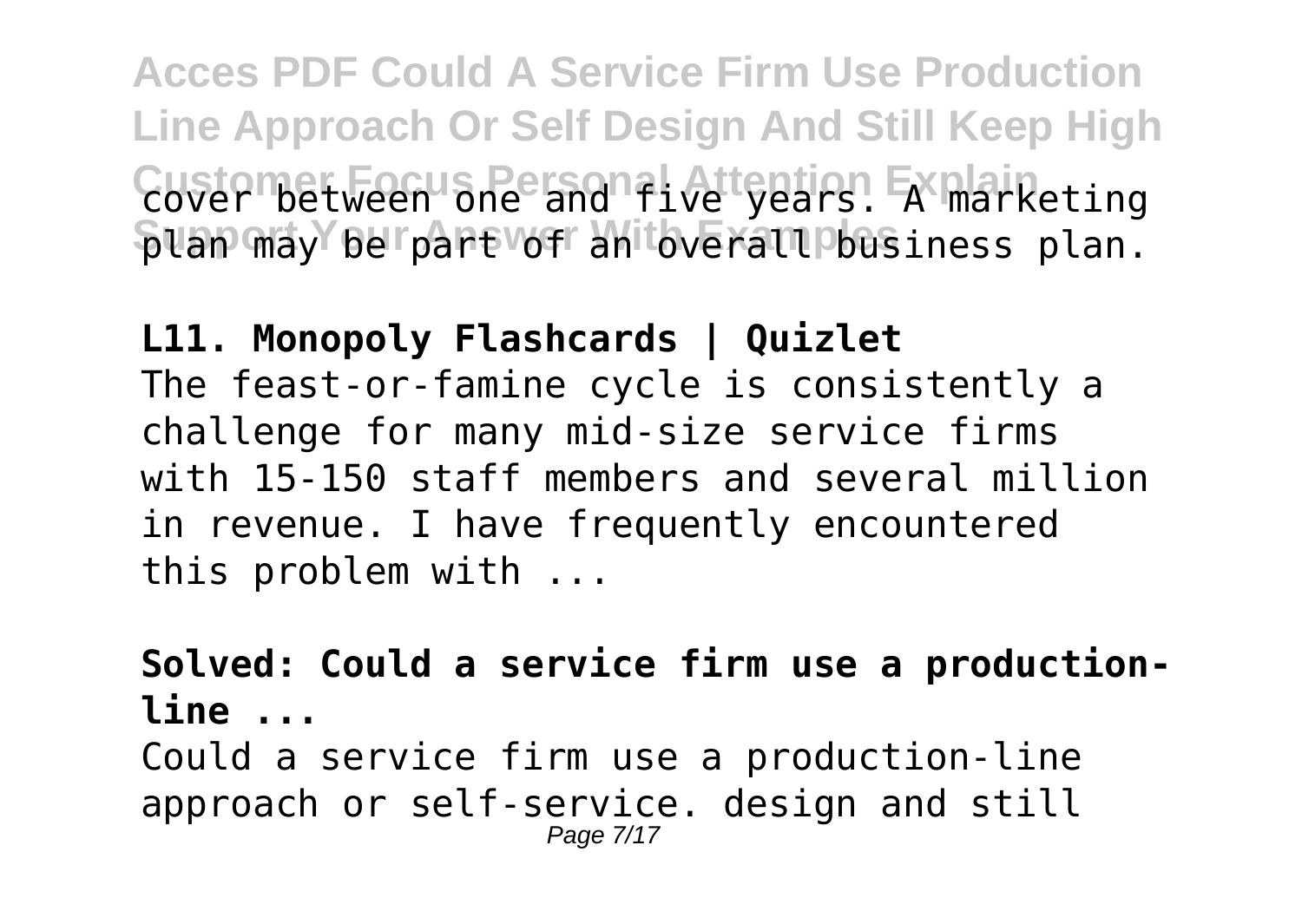**Acces PDF Could A Service Firm Use Production Line Approach Or Self Design And Still Keep High Custom Righ customer focust (personal lain Support Your Answer With Examples** attention)? Explain and support your answer with examples.

## **What kind of business should use activity based costing?**

Law firm client service should be an iterative process where you always look for ways to deliver value, communication, and deliverables with the client's needs in mind. It isn't enough to offer the same customer service clients have already experienced. The law firm client service we're describing goes above the ordinary.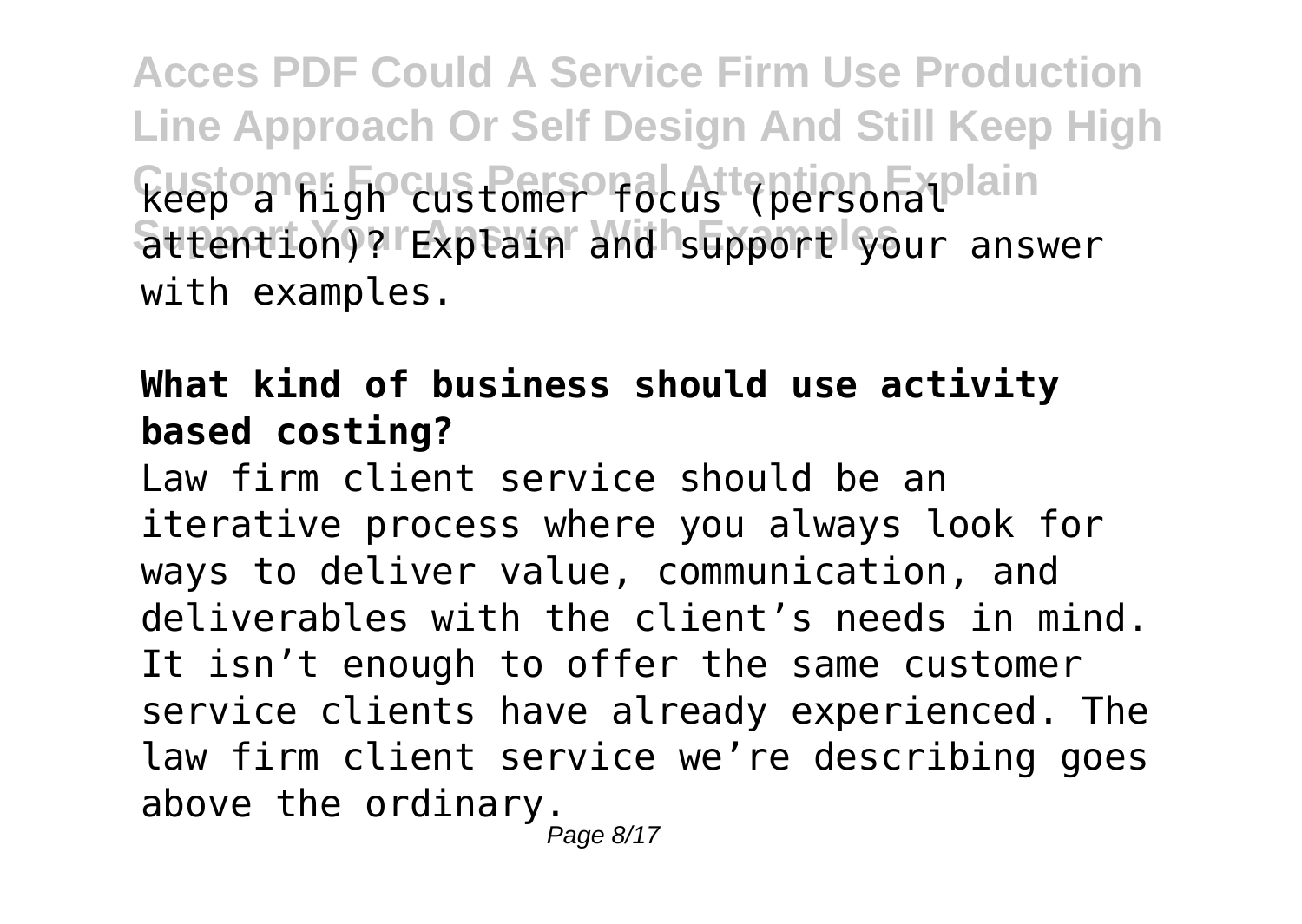**Acces PDF Could A Service Firm Use Production Line Approach Or Self Design And Still Keep High Customer Focus Personal Attention Explain Support Your Answer With Examples Why Every Accountant Could Use a Virtual Assistant ...**

The participants then engaged in a discussion of the service, how they would most likely use it, and so on. At the conclusion of the approximately hour-long discussion, ...

## **Singapore Firm invents 60 second COVID test. Could ...**

When is a firm a monopoly, or are monopolies only theoretical concepts that do not exist? A firm is a monopoly if it can ignore the actions of all other firms. Economists could Page  $9/17$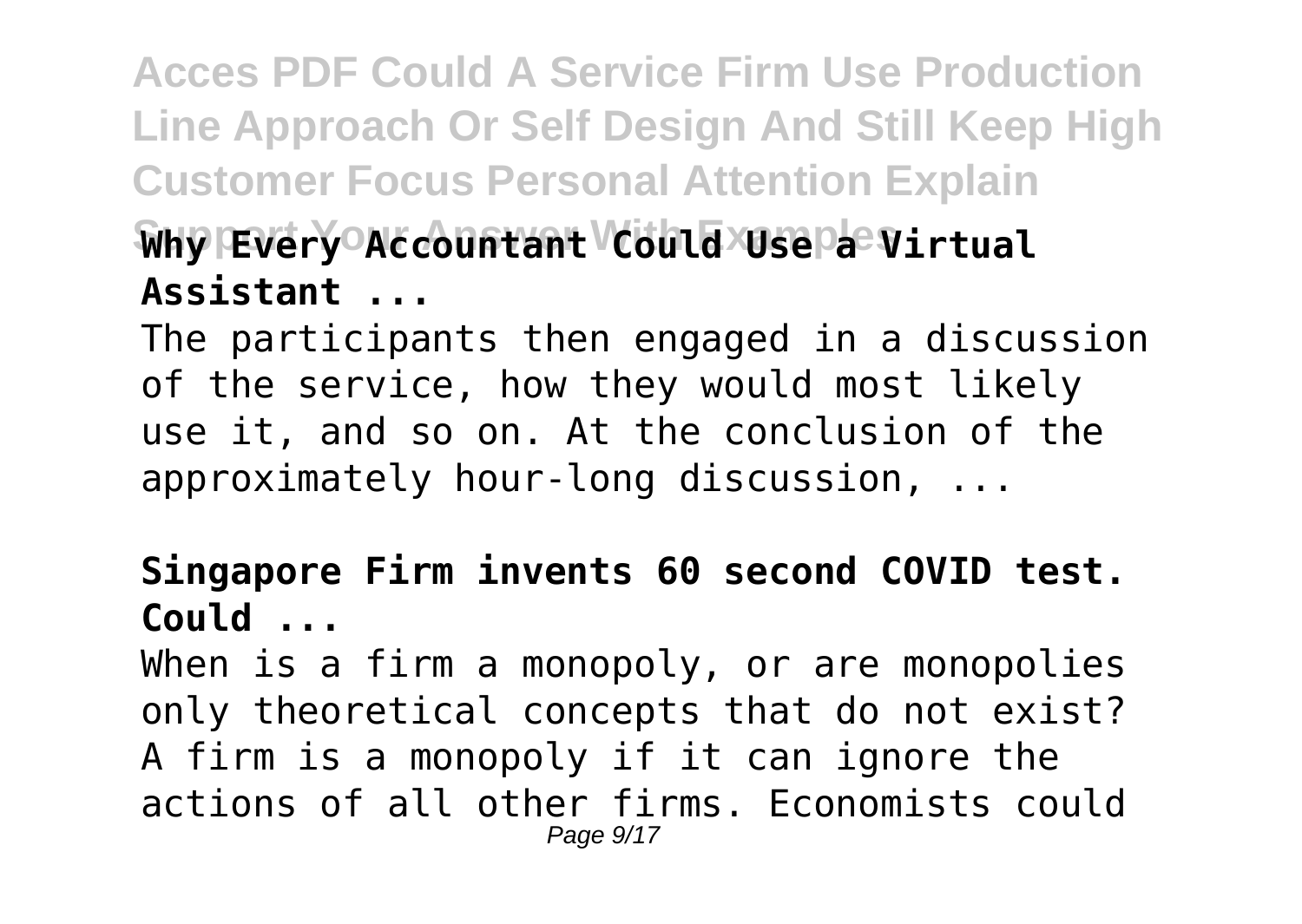**Acces PDF Could A Service Firm Use Production Line Approach Or Self Design And Still Keep High Gustomat Fa Gus Pars an al Attention Fxplain**ns **Support Your Answer With Examples** profits in the long run. A single seller of a good or service that does not have a close substitute.

## **Business Strategy/Marketing Plans and Strategies ...**

It could also be the difference between success or failure for young companies. Every fixed cost should be scrutinized for conversion to a variable cost. Here are some examples of fixed costs that ...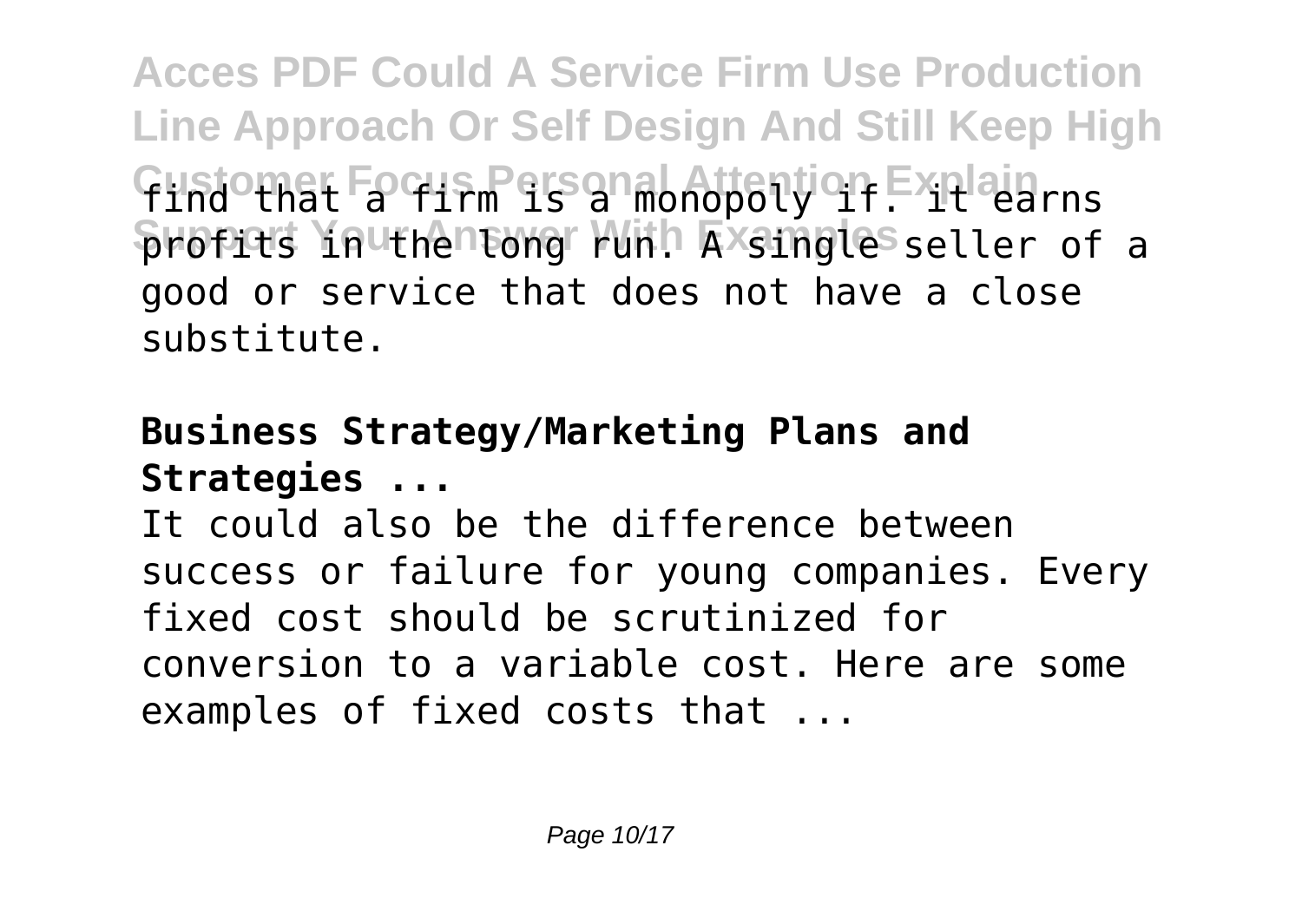**Acces PDF Could A Service Firm Use Production Line Approach Or Self Design And Still Keep High Coutames Froute Firm Use** Attention Explain **In restaurants, service quality tends to** focus on timely service (not too rushed or too slow), server attentiveness, and friendliness. In fine dining restaurants with a fairly engaging experience, an expected part of service quality is the ability to make relevant recommendations.

#### **Business Marketing: Understand What Customers Value**

Breathonix, a Singapore-based firm, has invented a new breathalyzer-style COVID test that provides results in 90 seconds. Could Page 11/17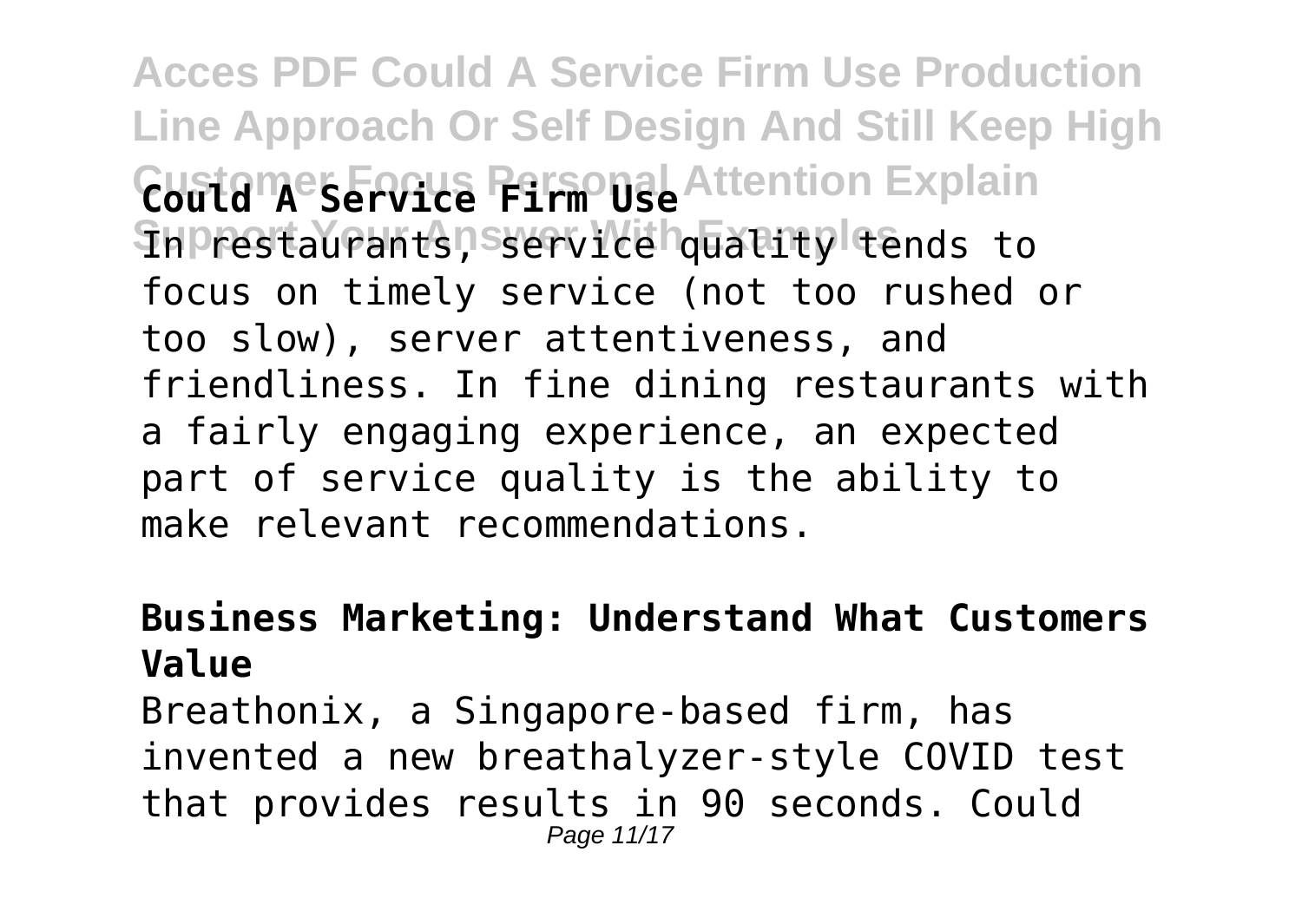**Acces PDF Could A Service Firm Use Production Line Approach Or Self Design And Still Keep High Tuchnology qika this halp jumpstart then Support Your Answer With Examples** travel industry? The National University of Singapore supported startup, Breathonix, has just completed a clinical trial of its breathalyzer-style COVID test which provides rapid results in 60 to 90 seconds.

**3. Could a service firm use a production-line approach or ...**

Editor's Note: This article sets out a simple, elegant, and ultimately tough-minded way to build profitability in a service business. Originally published in 1994, it offers as much today as it ... Page 12/17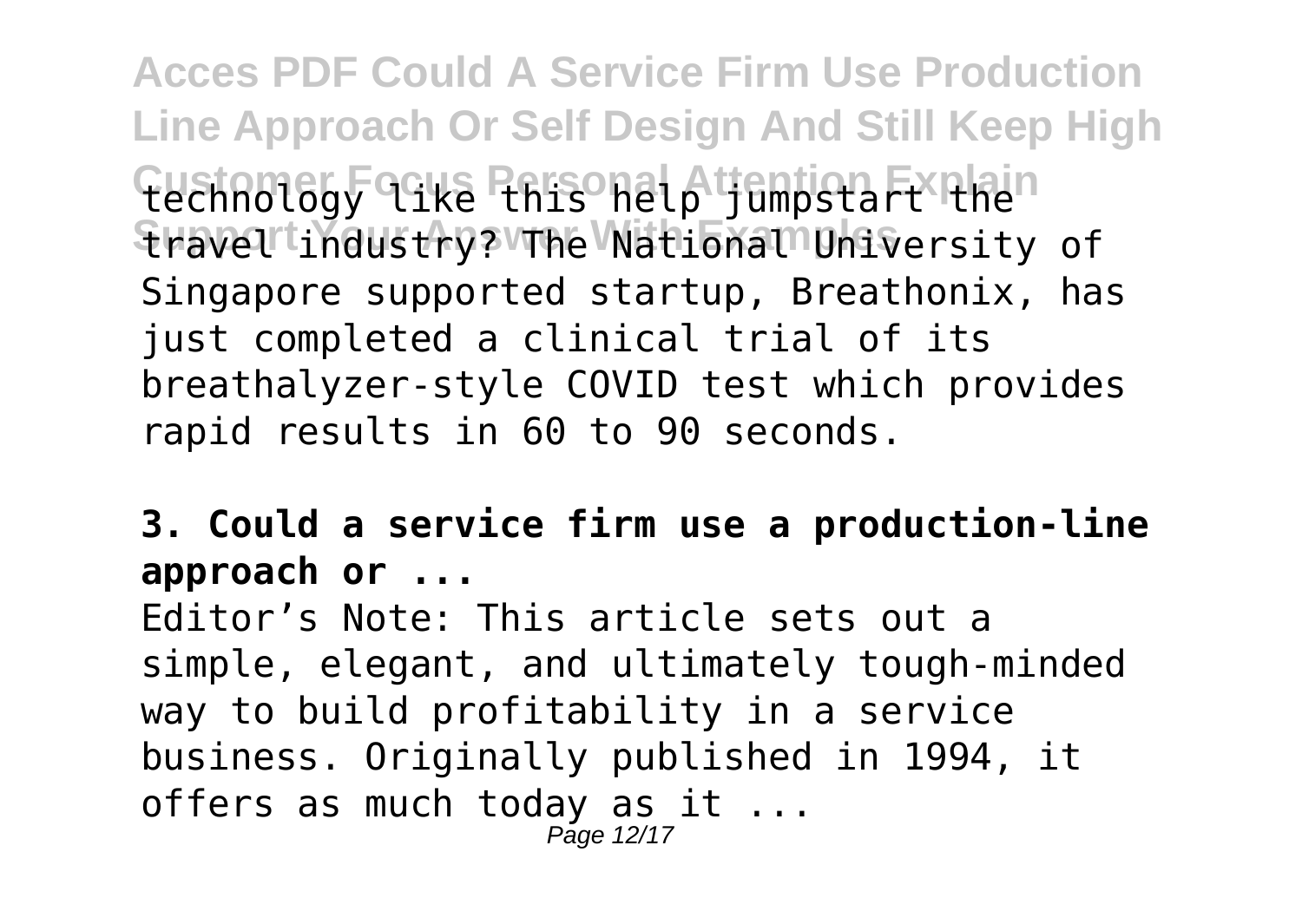**Acces PDF Could A Service Firm Use Production Line Approach Or Self Design And Still Keep High Customer Focus Personal Attention Explain Support Your Answer With Examples Putting the Service-Profit Chain to Work** There are plenty of different KPIs you can use to measure customer service and the success of your business's customer service strategy. Different ones will make more sense for different types of businesses. Below is a list of different KPIs your business might consider using to measure customer service.

## **Outsourcing Turns Fixed Costs Into Variable Costs**

While many Fortune 500 firms have received significant criticism for the use of offshore Page 13/17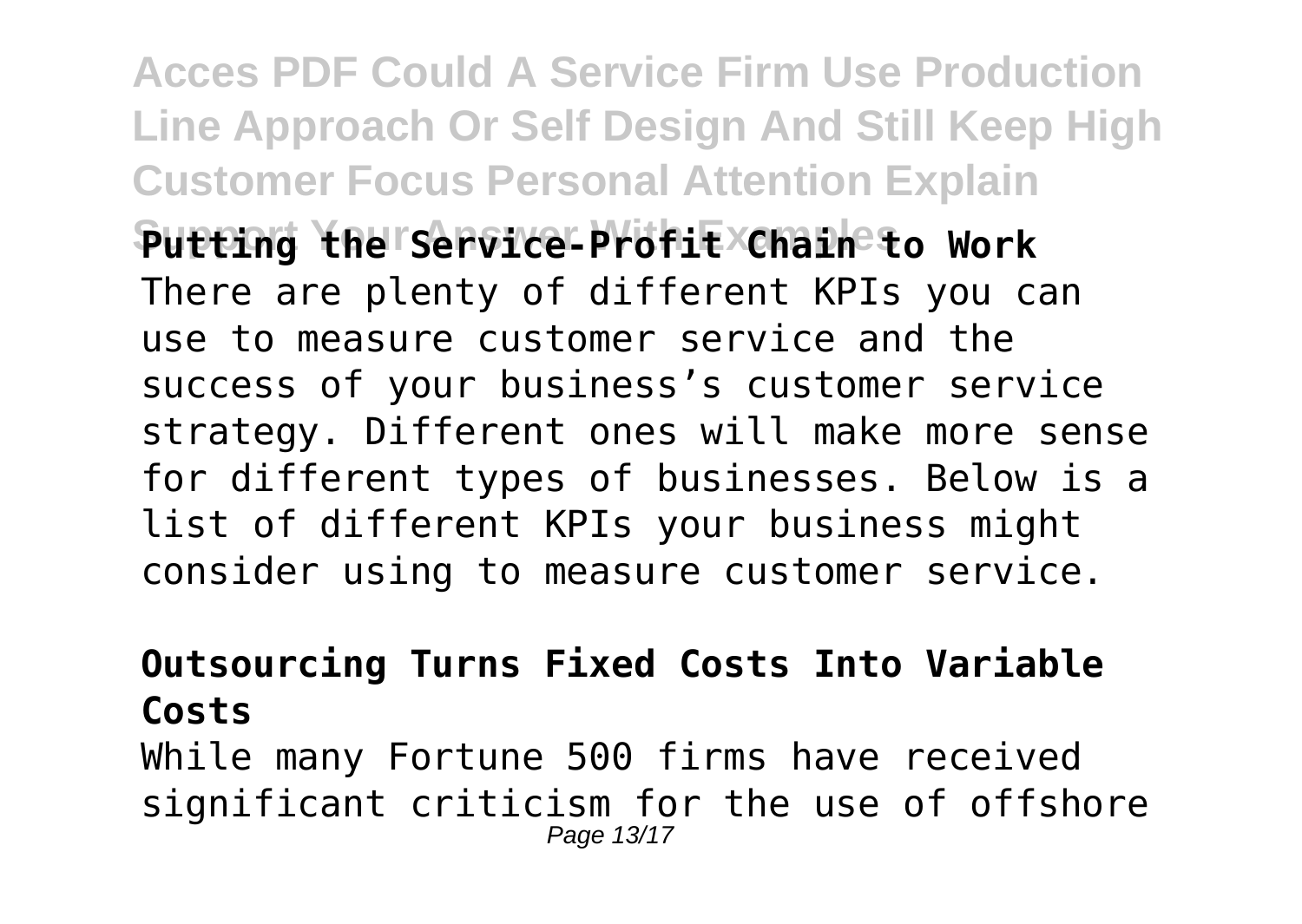**Acces PDF Could A Service Firm Use Production Line Approach Or Self Design And Still Keep High Customer Focus Personal Attention Explain** vendors, they have leveraged this strategy to achieve tremendous profits. A variety of perspectives can yield lucrative ideas about how to differentiate your product or service, or even create new ones.

## **Outsourcing: What It Is and Why Companies Do It**

"The Windows Installer Service could not be accessed." Cause. This problem may occur if the Windows Installer files are damaged or missing. Resolution. To resolve this problem, use one of the following methods. Method 1: Use the Msconfig tool to confirm that the Page 14/17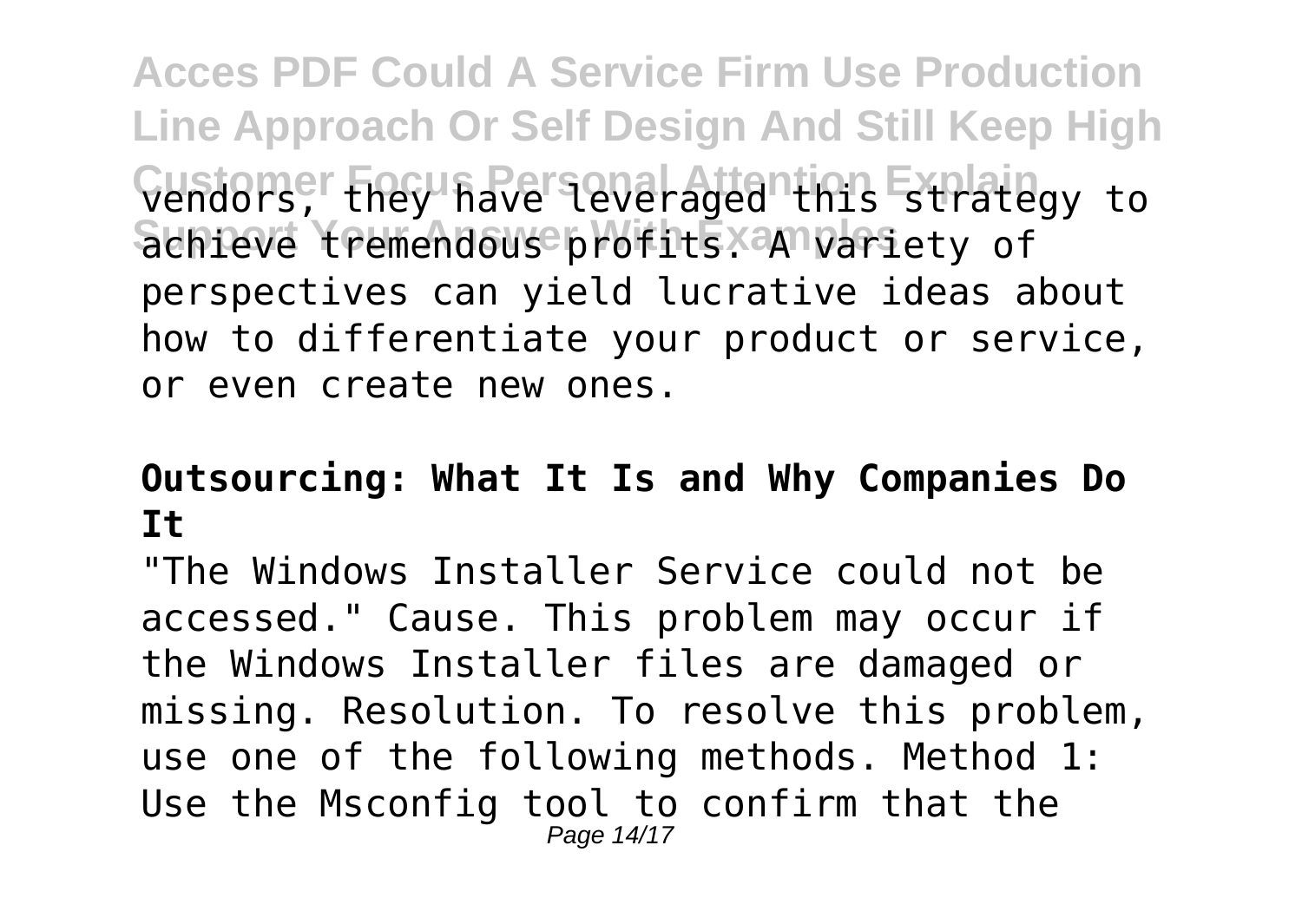**Acces PDF Could A Service Firm Use Production Line Approach Or Self Design And Still Keep High Custaller Fservice is running tien Existair. Shd Pthen Click Runer With Examples** 

### **14 Key Performance Indicators to Measure Customer Service ...**

By allowing accounting entrepreneurs to offload critical tasks, here's how a virtual assistant can drastically increase productivity and allow professionals to focus on the things that matter most.

#### **How To Measure Quality of Service | Service Quality** Could a service firm use a production-line Page 15/17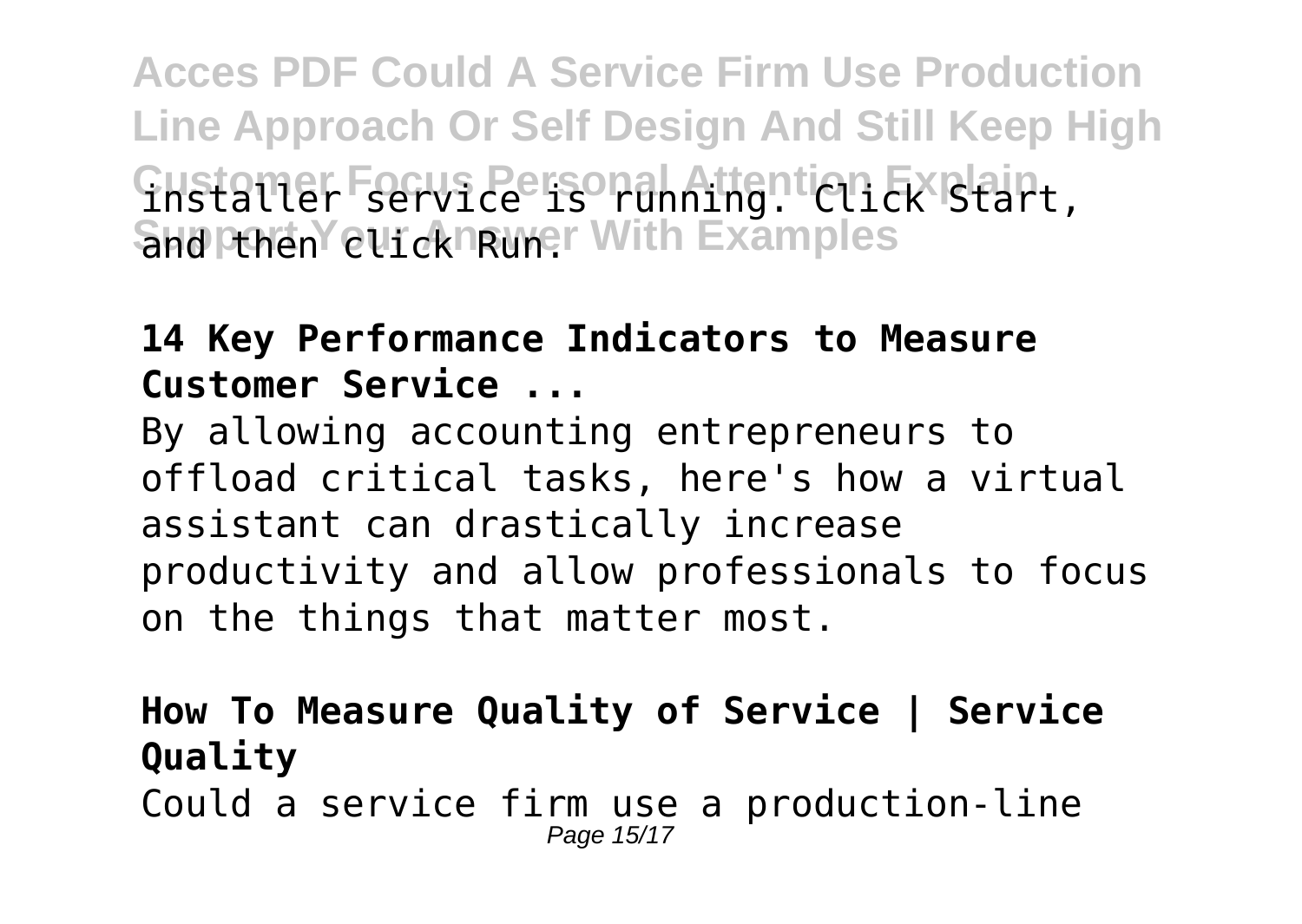**Acces PDF Could A Service Firm Use Production Line Approach Or Self Design And Still Keep High Customer GP Set P Service Attsign and still** Reep a high customer focus (personal attention)? Explain and support your answer with examples. Step-by-step solution: Chapter: Problem ...

## **[Solved] Could a service firm use a production-line ...**

3. Could a service firm use a production-line approach or self-service. design and still keep a high customer focus (personal attention)? Explain and support your answer with examples.